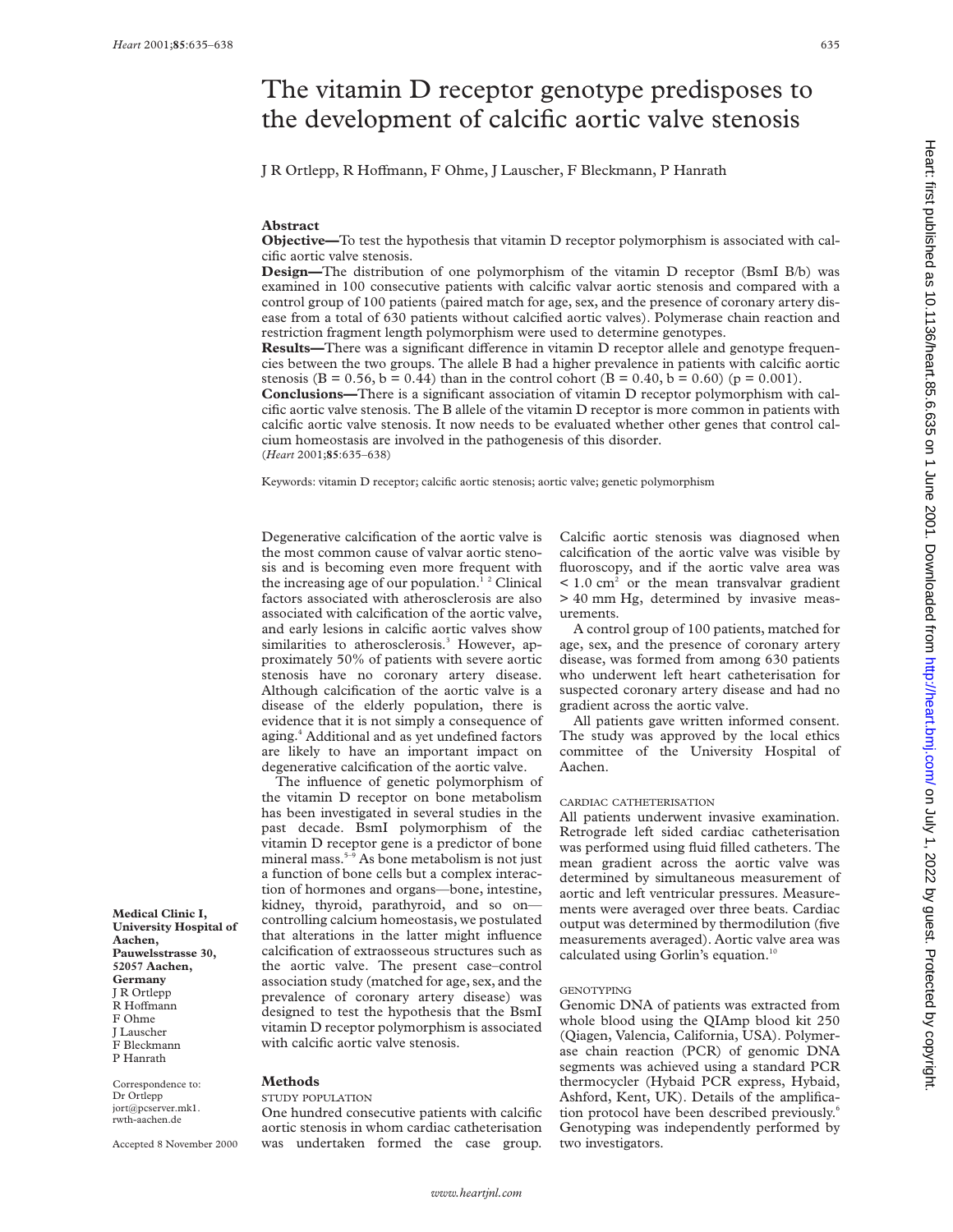*Table 1 Clinical characteristics of patients with calcific aortic stenosis and controls*

|                                                      | Calcific aortic stenosis<br>$(n=100)$ | Controls<br>$(n=100)$ |  |
|------------------------------------------------------|---------------------------------------|-----------------------|--|
| Gradient across aortic valve (mm $Hg$ ) <sup>*</sup> | 59 (20)                               | No gradient           |  |
| Aortic valve area $(cm^2)^*$                         | 0.8(0.3)                              | Not determined        |  |
| Age (years) $*$                                      | 69.4(9.3)                             | 67.1(6.7)             |  |
| Sex (male/female) (n)                                | 55/45                                 | 55/45                 |  |
| Coronary artery disease                              | 48%                                   | 48%                   |  |
| No coronary artery disease                           | 52%                                   | 52%                   |  |
| History of                                           |                                       |                       |  |
| Hypertension                                         | 66%                                   | 64%                   |  |
| Hypercholesterolaemia                                | 36%                                   | 63%                   |  |
| Smoking                                              | 18%                                   | 25%                   |  |
| Positive family history of coronary artery disease   | 31%                                   | 27%                   |  |
| Diabetes mellitus                                    | 15%                                   | 11%                   |  |
| BMI $(kg/m^2)$ *                                     | 26.8(4.0)                             | 26.9(3.2)             |  |

\*Mean (SD).

BMI, body mass index.

STATISTICAL ANALYSIS

Statistical analysis was done using the computer program Graph Pad Instat tm V2.05. Data are presented as mean (SD). The differences of the frequencies of alleles and genotypes between case patients and controls were analysed by the  $\chi^2$  test and analysis of variance (ANOVA). A probability value of  $p < 0.05$  was considered significant.

#### **Results**

#### STUDY POPULATION

The case patients represent a normal cross section of elderly patients with degenerative calcific aortic valve stenosis. Their mean (SD) age was 69.4 (9.3) years. Forty eight per cent of the case patients had additional coronary artery disease. The diagnosis of coronary artery disease was not established in all cases before cardiac catheterisation. The mean gradient across the aortic valve was 59 (20) mm Hg, corresponding to a mean valve area of 0.8 (0.3) cm . Cardiac risk factors in patients with calcific aortic stenosis were as follow: 66% had arterial hypertension, 36% had hypercholesterolaemia, 31% had a positive history of coronary artery disease, 18% were current smokers, and 15% had type 2 diabetes mellitus.

The control group was matched for age, sex, and the presence of coronary artery disease. Hence the mean age, prevalence of coronary artery disease, and distribution of male and female subjects were identical to the case group. The distribution of cardiac risk factors (with the exclusion of hypercholesterolaemia) was similar in the control group and the case group. In the control group 64% had arterial hypertension, 63% had hypercholesterolaemia, 27% had a positive history of coronary artery disease, 25% were current smokers, and 11% had type 2 diabetes mellitus. Table 1 summarises the clinical characteristics of the case and control groups.

#### **GENOTYPES**

In the case group the allele frequency was 0.54 for the B allele and 0.46 for the b allele: 24 patients were homozygous for the B allele, 15 patients were homozygous for the b allele, and 61 patients were heterozygous. In the control group the allele frequency was 0.40 for the B allele and 0.60 for the b allele: 20 patients were *Table 2 Allele and genotype frequencies of the BsmI vitamin D receptor polymorphism in patients with calcified aortic stenosis and controls*

|                        |           | Patients with<br>calcific aortic<br>stenosis $(n=100)$ |      | Controls<br>$(n=100)$ |      |           |
|------------------------|-----------|--------------------------------------------------------|------|-----------------------|------|-----------|
| Gene polymorphism      |           | $\boldsymbol{n}$                                       | $\%$ | $\boldsymbol{n}$      | $\%$ | p Value   |
| <b>VDR</b> Bsml allele | в         | 109                                                    | 54.5 | 80                    | 40.0 | $0.001*$  |
|                        | b         | 91                                                     | 45.5 | 120                   | 60.0 |           |
| Genotype               | <b>BB</b> | 24                                                     | 24.0 | 20                    | 20.0 | $0.023 +$ |
|                        | Bb        | 61                                                     | 61.0 | 40                    | 40.0 |           |
|                        | bb        | 15                                                     | 15.0 | 40                    | 40.0 |           |

Cases and controls were from the same geographic region. Two sided p values:  $\star \chi^2$  analysis; †analysis of variance. VDR, vitamin D receptor.

homozygous for the B allele, 40 patients were homozygous for the b allele, and 40 patients were heterozygous. Thus the allele frequency of the B allele was 35% higher in the case group than in the control group. This was significant (allele frequency difference in the  $\chi^2$ analysis,  $p = 0.001$ ; genotype differences in the ANOVA analysis,  $p = 0.023$ ). Table 2 summarises allele and genotype frequencies of the two groups.

#### **Discussion**

Aortic valve stenosis caused by degenerative calcification of the valvar structures has become the most common valvar pathomorphology requiring cardiac surgery.<sup>12</sup> Clinical factors associated with atherosclerosis are also associated with calcification of the aortic valve, but 50% of patients with severe aortic stenosis do not have coronary artery disease, and there is evidence that calcific aortic stenosis is not simply a consequence of aging.<sup>34</sup> Other factors must be important for the pathogenesis of this disease. This case–control study showed an association between a polymorphism of the vitamin D receptor gene and the prevalence of calcific aortic stenosis: there was a significant association between the B allele of the vitamin D receptor and calcific aortic stenosis; and the B allele was more frequent in case patients than in controls.

The contribution of vitamin D receptor polymorphism to bone metabolism has often been evaluated during the last decade. Vitamin D receptor polymorphism seems to predict bone density or bone mineral mass. Bone mineral mass is less in individuals with the B allele than in those with the b allele. $6-9$ Furthermore, people with the B allele have more rapid bone loss with advancing age, $\overline{3}$ whereas those with the b allele have greater calcium absorption<sup>11</sup> and a better correlation between 1,25 dihydroxyvitamin D concentrations and the  $45$ Ca absorption index.<sup>12</sup> In addition to the lower bone mineral density, more rapid bone loss, and blunted calcium absorption, raised parathormone concentrations have been found in subjects with the BB genotype.<sup>13</sup> However, other studies have produced conflicting data. While one study detected an influence of the vitamin D receptor genotype on bone metabolism only in the presence of a certain genotype of the oestrogen receptor, $14$ another found an inverse correlation between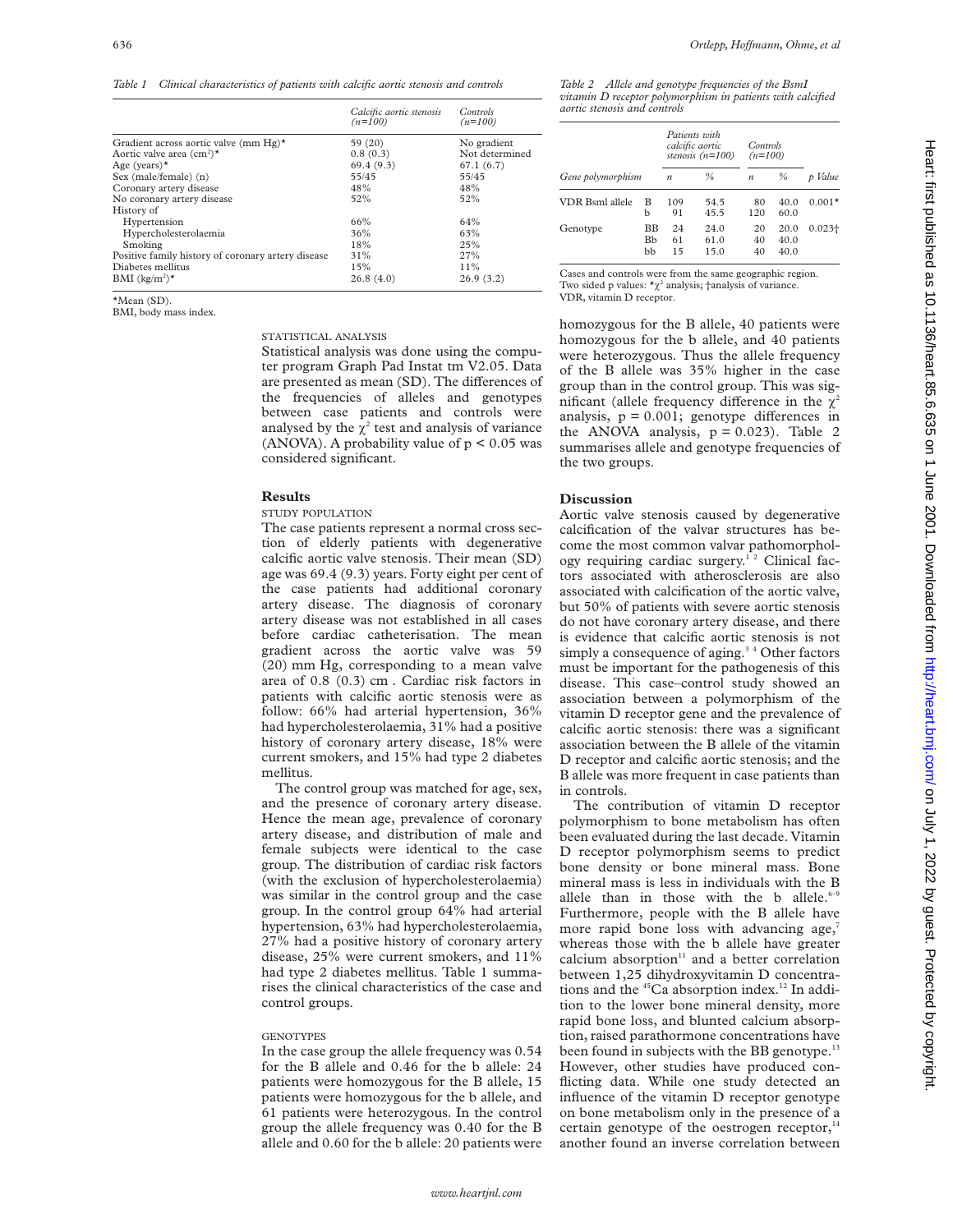vitamin D receptor genotypes and bone mineral density, indicating that vitamin D receptor polymorphism could also be a marker of linkage disequilibrium with another relevant gene.15 Other studies were unable to detect any association between the vitamin D receptor genotypes and bone metabolism.<sup>16-19</sup> However, there is a high level of confidence in published reports that vitamin D receptor polymorphism is associated with bone mineral density.<sup>2</sup>

In this study we found an association between the B allele—which seems to predispose gene carriers to blunted calcium absorption, more rapid bone loss, reduced bone mineral density, and raised parathormone secretion—and the prevalence of calcific aortic valve stenosis. There might be several hypotheses to explain the relation between genotype and the development of aortic stenosis. Calcification of the aortic valve is believed to be a process taking years or decades.<sup>1-4</sup> Individuals with a slightly unfavourable bone mineral density might develop mechanisms to overcome this alteration of calcium homeostasis. Like parathormone, other hormones, proteins, or second messengers might trigger calcification of extraosseous structures like the aortic valve. Another possible explanation is the hypothesis that vitamin D receptor polymorphism is merely a marker of linkage disequilibrium with another gene involved in calcium metabolism; this as yet unknown gene might be important for osseous and extraosseous calcification. The aortic valve is likely to be one of the first extraosseous structures involved because of the high level of mechanical stress to which it is subjected.

We are aware that no firm pathophysiological conclusions can be drawn from a genetic association study. Nevertheless an interaction between genes controlling calcium metabolism or calcification and the development of calcific aortic stenosis is intriguing and requires further study.

#### LIMITATIONS

In the light of recently suggested criteria that should be met by a high quality association study, $21$  this study had certain limitations. It is proposed that association studies should have large sample sizes, small p values, and report associations that make biological sense and alleles that affect the gene product in a physiologically meaningful way. Furthermore, they should include an initial study with a subsequent independent replication, and the association should be observed both in family based and population based studies. The author of these recommendations admitted that most studies do not meet all these criteria.<sup>21</sup> Our study included a relatively small number of case and control patients, a limitation which is mitigated by the fact that case and control patients were carefully phenotyped and matched. Furthermore, the results of our study have not yet been analysed in a second replication study. Thus it is desirable that our results should be confirmed in a larger study in the near future. The difference in the allele frequencies between the case and control

groups reported in this study was high at 0.14, and is similar to differences of alleles reported in other genetic association studies.<sup>22–24</sup> Moreover the reported association makes biological sense and alleles affect the phenotype in a physiologically meaningful way.

#### **CONCLUSIONS**

The vitamin D receptor genotype is associated with the prevalence of calcific aortic stenosis. This is the first report on a genetic association with aortic valve stenosis. Further larger studies are required to prove the influence of the vitamin D receptor gene on the development of calcific aortic stenosis.

This study was supported by a grant of the START program of the University Hospital of Aachen.

- 1 Passik CS, Ackermann DM, Pluth JR, *et al*. Temporal changes in the causes of aortic stenosis: a surgical pathological study of 646 cases. *Mayo Clin Proc* 1987;**62**:119–23.
- 2 Carabello BA, Crawford FA. Valvular heart disease. *N Engl*
- *J Med* 1997;**337**:32–41. 3 Otto CM, Kuusisto J, Reichenbach DD, *et al*. Characteriza-tion of the early lesion of "degenerative" valvular aortic stenosis: histologic and immunohistochemical studies. *Cir-culation* 1994; **90**:844–53.
- 4 Stewart BF, Siscovick D, Lind BK, *et al*. Clinical factors associated with calcific aortic valve disease. *Am J Cardiol* 1997; **29**:630–4.
- 5 Morrison NA, Yeoman R, Kelly PJ, *et al*. Contribution of transacting factor alleles to normal physiological variability: vitamin D receptor polymorphisms and circulating osteocalcin. *Proc Natl Acad Šci USA* 1992;89:6665-
- 6 Morrison NA, Qi JC, Tokita A, *et al*. Prediction of bone density from vitamin D receptor alleles. *Nature* 1994; **367**: 284–7.
- 7 Ferrari S, Rizzoli R, Chevalley T, *et al*. Vitamin-D-receptor gene polymorphisms and change in lumbar-spine bone
- mineral density. *Lancet* 1995;345:423-4.<br>8 Sigurdsson G, Magnusdottir DN, Kristinsson JO, et al.<br>Association of Bsml vitamin-D receptor gene polymor-<br>phism with combined bone mass in spine and proximal<br>femur in Icelandic
- 9 Karkoszka H, Chudek J, Strzelczyk P, *et al*. Does the vitamin D receptor genotype predict bone mineral loss in haemodialysed patients? *Nephrol Dial Transplant* 1998;**13**:
- 2077–80. 10 Gorlin R, Gorling SG. Hydraulic formula for calculation of the area of the stenotic mitral valve, other cardiac valves, and central circulatory shunts. *Am Heart J* 1951;41:1.<br>11 Kiel DP, Myers RH, Cupples LA, *et al*. The BsmT vitamin
- D receptor polymorphism (bb) influences the effect of cal-<br>cium intake on bone mineral density. *J Bone Miner Res*
- 1997;**12**:1049–57. 12 Dawson-Hughes B, Harris SS, Finneran S. Calcium absorption on high and low calcium intakes in relation to vitamin D receptor genotype. *J Clin Endocrinol Metab* 1995;**80**:3657–61.
- 13 Ferraris S, Manen D, Bonjour JP, *et al*. Bone mineral mass and calcium and phosphate metabolism in young men: relationship with vitamin D receptor allelic polymor-
- phisms. *J Clin Endocrinol Metab* 1999;**84**:2043–8. 14 Willing M, Sowers M, Aron D, *et al*. Bone mineral density and its change in white women: estrogen and vitamin D receptor genotypes and their interaction. *J Bone Miner Res* 1998;**13**:695–705.
- 15 Houston LA, Grant SF, Reid DM, *et al*. Vitamin D receptor polymorphism, bone mineral density, and osteoporotic vertebral fracture: studies in a UK population. *Bone* 1996;**18**: 249–52.
- 16 Garnero P, Borel O, Sornay-Rendu E, *et al*. Vitamin D receptor gene polymorphisms are not related to bone turnover, rate of bone loss, and bone mass in postmenopausal women: the OFELY study. *J Bone Miner Res* 1996;**11**:827–34.
- 17 Ross Eccleshall T, Garnero P, Gross C, *et al*. Lack of correlation between start codon polymorphism of the vitamin D receptor gene and bone mineral density in premenopausal French women: the OFELY study. *J Bone Miner Res* 1998; **13**:31–5.
- 18 Kung AWC, Yeung SSC, Lau KS. Vitamin D receptor gene polymorphisms and peak bone mass in southern Chinese women. *Bone* 1998;**22**:389–93.
- 19 Hansen TS, Abrahamsen B, Henriksen FL,*et al*. Vitamin D receptor alleles do not predict bone mineral density or bone loss in Danish perimenopausal women. *Bone* 1998;**22**:571–5.